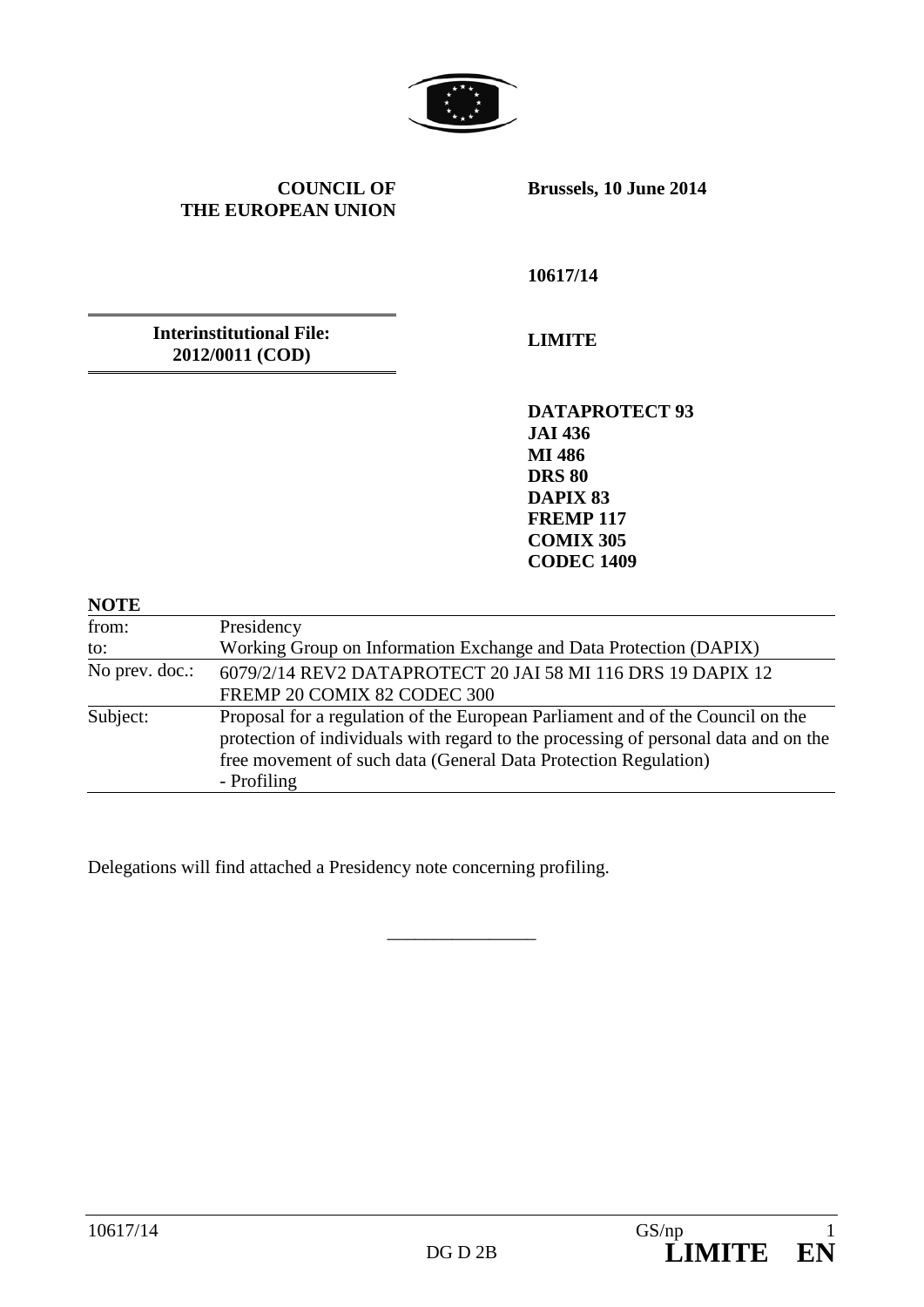## **1. Background**

During the 2014 March JHA Council, the Presidency has invited the Council to indicate whether the draft Regulation, like Directive 95/46, should limit itself to regulating automated decision-making namely (but not exclusively) based on profiles that provide legal effects or significantly affect individuals or should provide also for a specific regime regarding the creation and use of profiles. The majority of delegations appeared to be of the opinion that the scope of the profiling provision in the future General Data Protection Regulation should, like the current Directive 95/46/EC, limit itself to regulating automated decision-making that has legal effects or significantly affects individuals. Other delegations pleaded in favour of specific provisions on profiling. It was indicated that work at a technical level should therefore continue on that basis.

## **2. Main elements of the Presidency compromise**

Following the indications provided by the Ministers, the Presidency has worked on a compromise text taking also into account also the Council's of Europe Recommendation CM/Rec (2010)13 on the protection of individuals with regard to automatic processing of personal data in the context of profiling.

The Presidency's compromise consisted of the following elements**[1](#page-1-0)** :

- o a definition of "profiling", which circumscribes profiling to "a form of automated processing intended to create or use a personal profile to evaluate personal aspects relating to a natural person, in particular to analyse or predict aspects concerning performance at work, economic situation, health, personal preferences, or interests, reliability or behaviour, location or movements" (Article 4(12a));
- o a definition of "profile" as "a set of data characterising a category of individuals that is intended to be applied to a natural person"(Article 4(12b));

<span id="page-1-0"></span>**<sup>1</sup>** Latest Presidency texts on Profiling 5344/2/14 DATAPROTECT 4 JAI 22 MI 38 DRS 7 DAPIX 4 FREMP 4 COMIX 28 CODEC 91 and DS 1197/14 DATAPROTECT JAI MI DRS DAPIX FREMP COMIX CODEC.  $\mathbf{1}$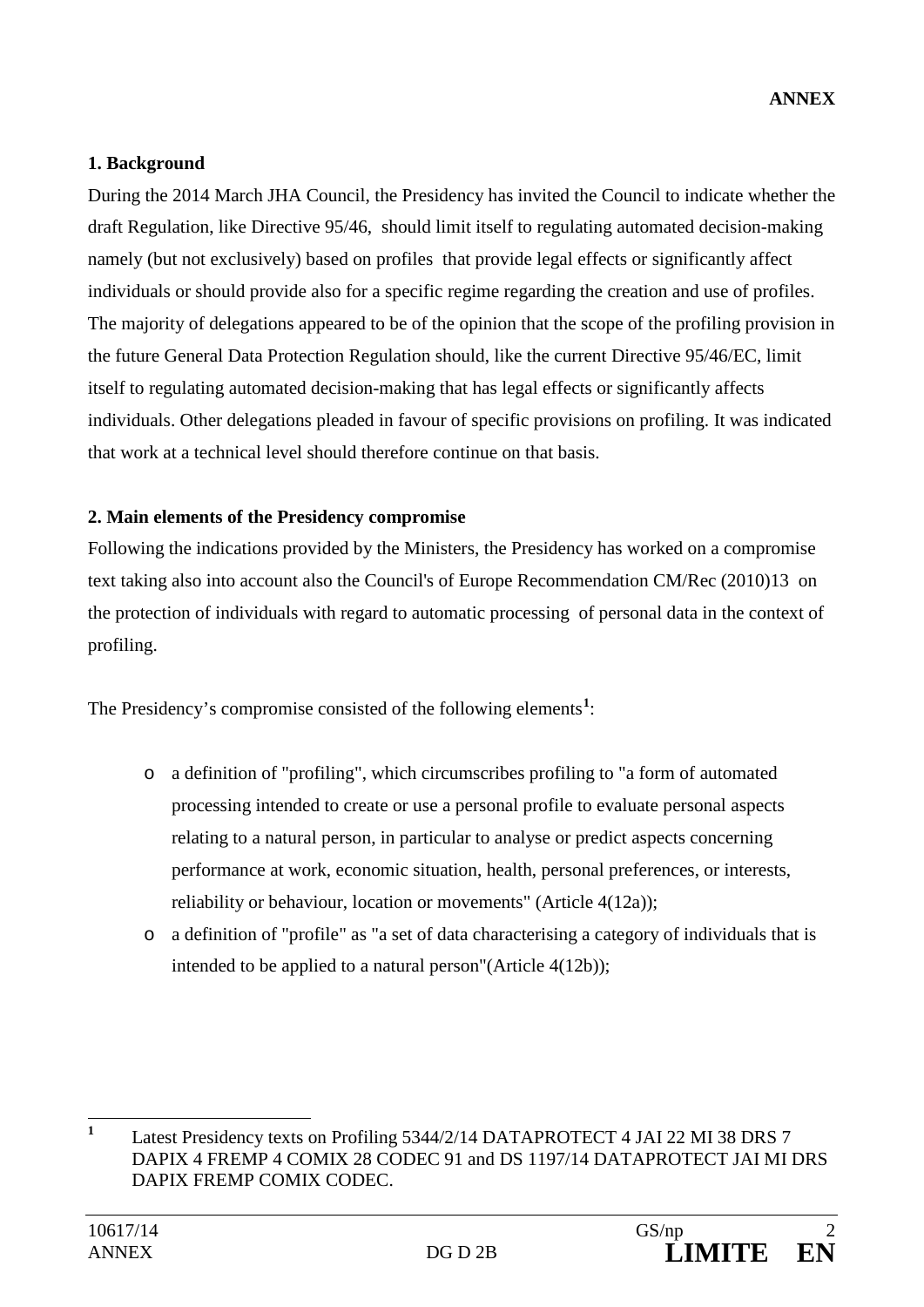- o specific information requirements on the existence of automated decision making and/or profiling as well as the significance and the envisaged consequences of such processing for the data subject (Articles  $14(1a)(h)$  and  $14a(2)(h)$ );
- o a specific requirement under the right of access pertaining to the knowledge of the logic involved in any automated processing as well as to the significance and the envisaged consequences of such processing (Article 15(1)(h));
- o a provision regulating automated decision making, which enshrines the principle that every data subject has the right not to be subject to a decision or a measure evaluating personal aspects relating to him or her based solely on automated processing, including profiling, which produce legal effects or severely affect him or her (Article 20(1)); such decisions are only possible if based on consent, contract or Union or Member State law (Article 20(2));
- o a provision prohibiting decisions or measures of the type mentioned above to be taken on the basis of special categories of personal data, unless processing is based on (explicit) consent or Union or Member State law and suitable measures to safeguard the data subject's legitimate interests are in place (Article 20(3)).

The Presidency's aim was and remains to ensure that the provision to be adopted should not fall short of the level of protection offered by Article 15 of the current Data Protection Directive

## **3. Pending issues**

The last discussions concerning profiling at technical level took place during the DAPIX meeting of 10-11 April 2014, following which the Presidency requested delegations to send comments on the redrafted text and invited replies to the following questions<sup>[1](#page-2-0)</sup>:

• *"What is currently regulated in your national law implementing Art 15 of the 1995 Directive? Is profiling as defined in Art. 4 (12a) covered by your national law?"*

<span id="page-2-0"></span>**<sup>1</sup>** CM 02513/14.  $\mathbf{1}$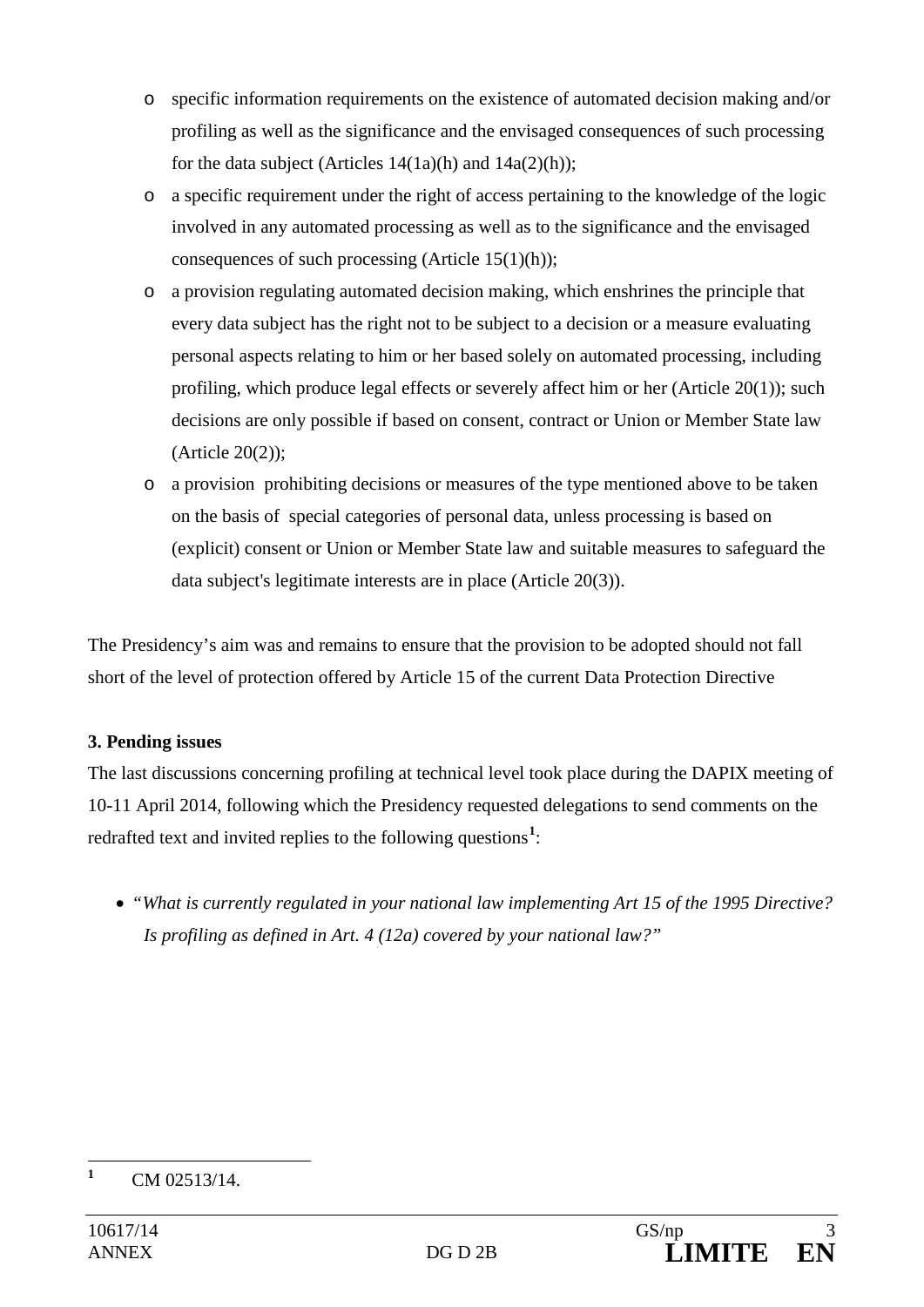- *"Do you consider decisions based solely on automated processing (in the meaning of Art. 15 of the Data Protection Directive) as identical with the notion of profiling (in combination with the notion of profile as defined in Art 4 (12b) or do you consider profiling as a subcategory of automated decision making?"*
- *"Do you consider a "profile" (conceived as information related to a natural person in his/her capacity as consumer or social networks user) as identical with the notion of profile as defined in Art. 4 (12b)?"*

The discussions at DAPIX as well as the subsequent replies provided by twelve delegations**[1](#page-3-0)** have shown that there are still issues that require further clarification and that it is necessary to further streamline the text in order to improve its overall coherence.

Some delegations consider that there is still considerable confusion being created by the introduction of the definition of "profiling" and "profile", also in relation to their articulation with automated decision-making.

Some others considers that the two definitions could be a way forward with a preference being given to the definition of profiling as provided for under the IE Presidency text – taken over by the LT Presidency – which referred to "any form of automated processing" not to "a" form of automated processing**[2](#page-3-1)** . Under the IE and LT Presidencies texts the legal consequences of such a definition implied that there was a right of the data subject not to be subject to a decision producing legal effects concerning him or her or severely affected him or her but only when the decision was based on automated processing intended to create or use a profile (contrary to the situation present today in Directive 95/46/EC on automated individual decisions or the current compromise).

Within the definition of profiling itself, the aspect of "creating a profile" was also questioned.

<span id="page-3-0"></span>**<sup>1</sup>** 6079/2/14 REV2 DATAPROTECT 20 JAI 58 MI 116 DRS 19 DAPIX 12 FREMP 20 COMIX 82 CODEC 300.  $\mathbf{1}$ 

<span id="page-3-1"></span>**<sup>2</sup>** 17831/13 DATAPROTECT 201 JAI 1149 MI 1166 DRS 223 DAPIX 158 FREMP 209 COMIX 700 CODEC 2973.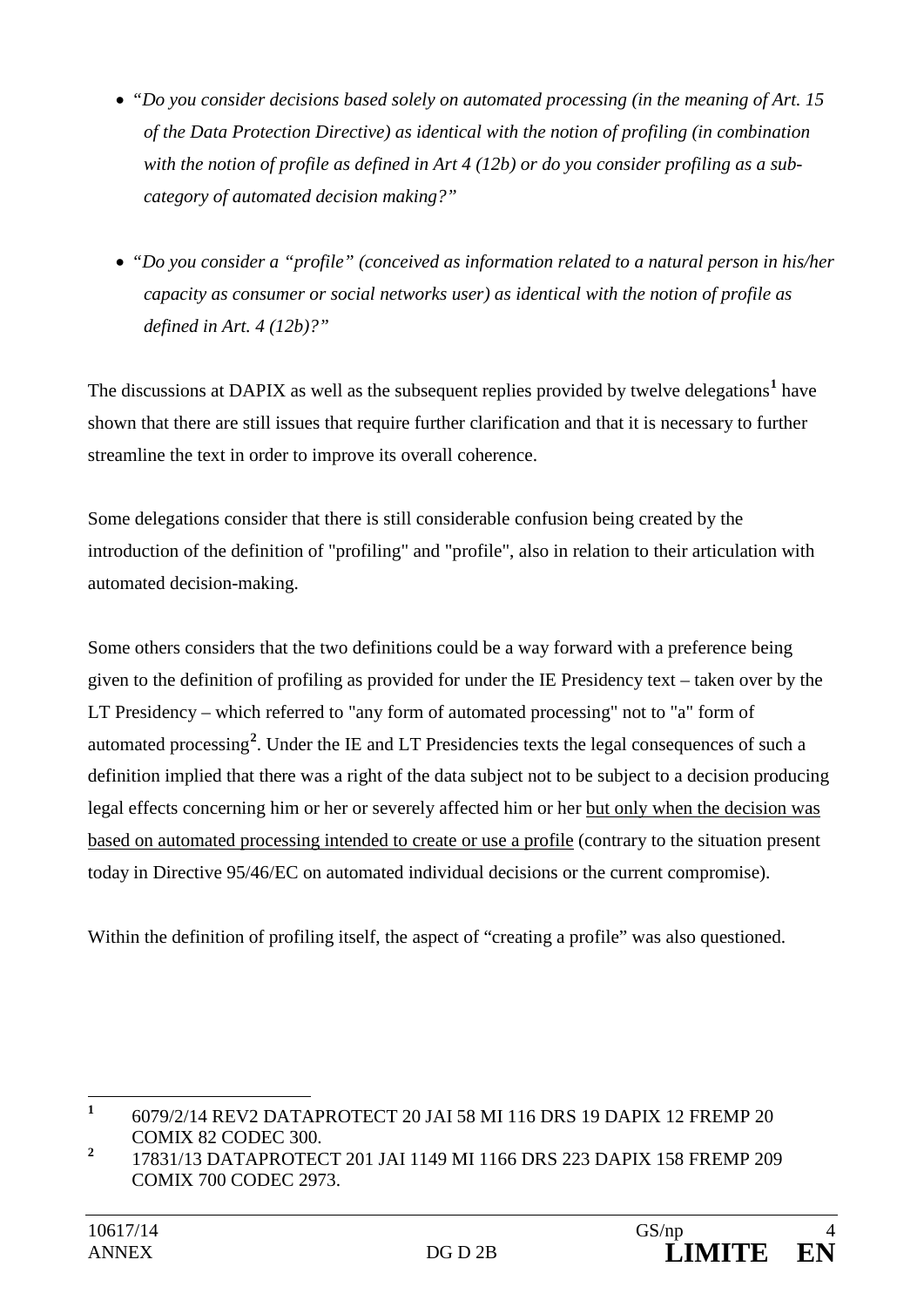With respect to the Presidency questions, the replies of the Member States indicate that profiling has not been specifically defined in the national law implementing Directive 95/46/EC. Delegations also point out that profiling is a category/form of automated processing without necessarily providing the basis for decisions or measures having legal effects or severely affecting the data subject (i.e. automated decision making). It is also pointed out that not all profiling activities necessarily rely on automated processing.

Finally, a majority of the Member States replying to the questionnaire did not equate a "profile" conceived as information related to a natural person in his/her capacity as consumer or social networks user with the notion of profile as proposed in the Presidency compromise (a set of data characterising a category of individuals that is intended to be applied to a natural person).

## **4. Possible elements for a way forward**

In light of the above and against the background of the 2014 JHA March Council ministerial guidance, the Presidency suggests considering the following avenues for advancing the discussion on automated individual decision making:

- Removing the definitions of "profiling" and "profile" and clarifying by means of a recital that "profiling" constitutes an example of a form of automated processing of personal data which could lead to automated decision making towards individuals;
- Maintaining the logic of Directive 95/46/EC in the core provision of the Draft Regulation (Article 20) and provide the right of the data subject not to be subject to a decision or to a measure, which produces legal effects or severely affects him or her and which is based solely on automated processing of data intended to evaluate certain personal aspects relating to him ( such as his performance at work, creditworthiness, reliability, conduct) ;